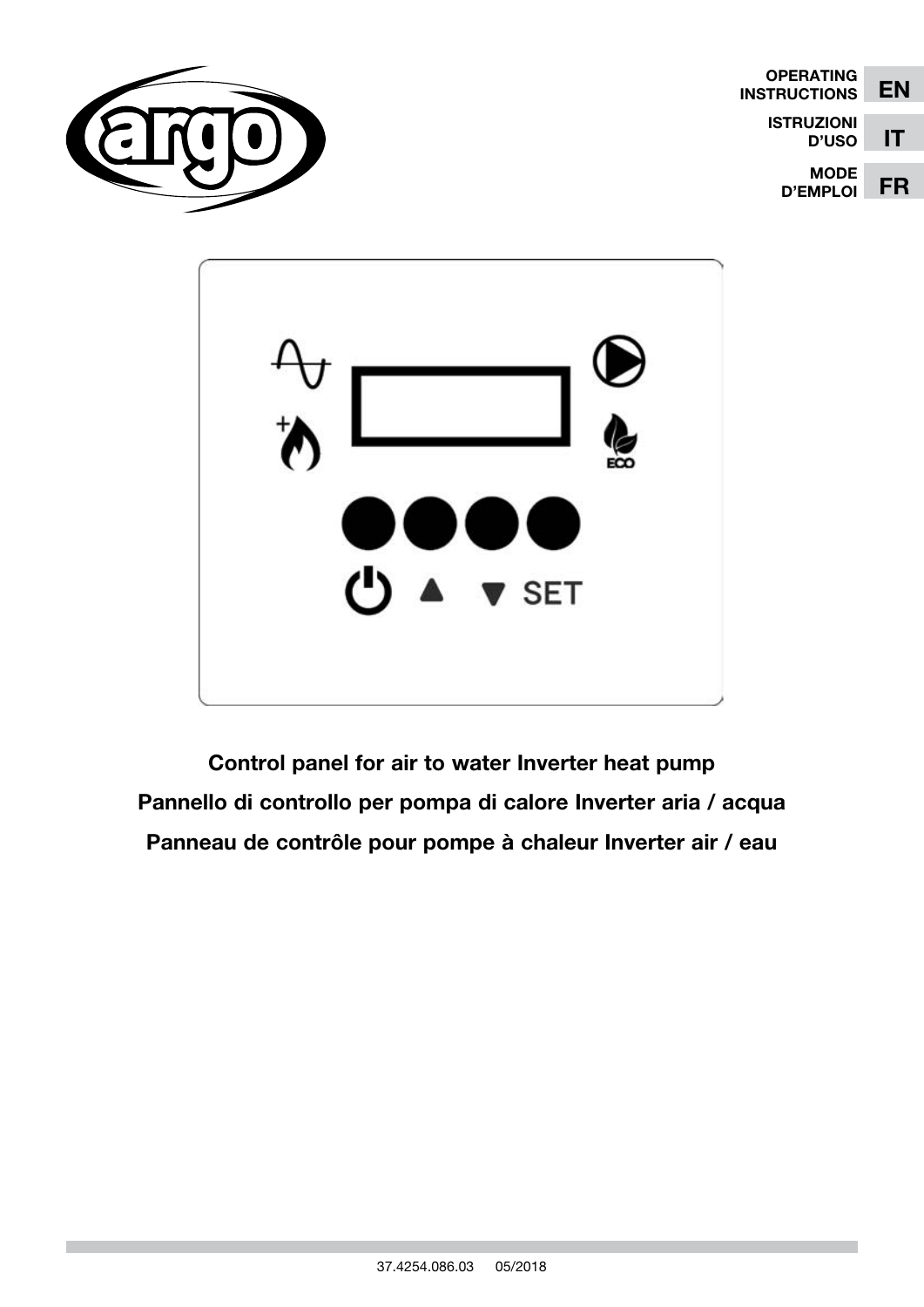# EN CONTENTS

# 1 - Presentation of control elements

### **CONTROL PANEL**

#### BUTTONS

- $\mathcal{L}$ BUTTON ON/OFF - BACK TO THE PREVIOUS MENU
- $\triangle$  BUTTON UP
- **BUTTON DOWN**
- SET SETTINGS BUTTON

# DISPLAY - MAIN SCREEN WITH UNIT SWITCHED ON



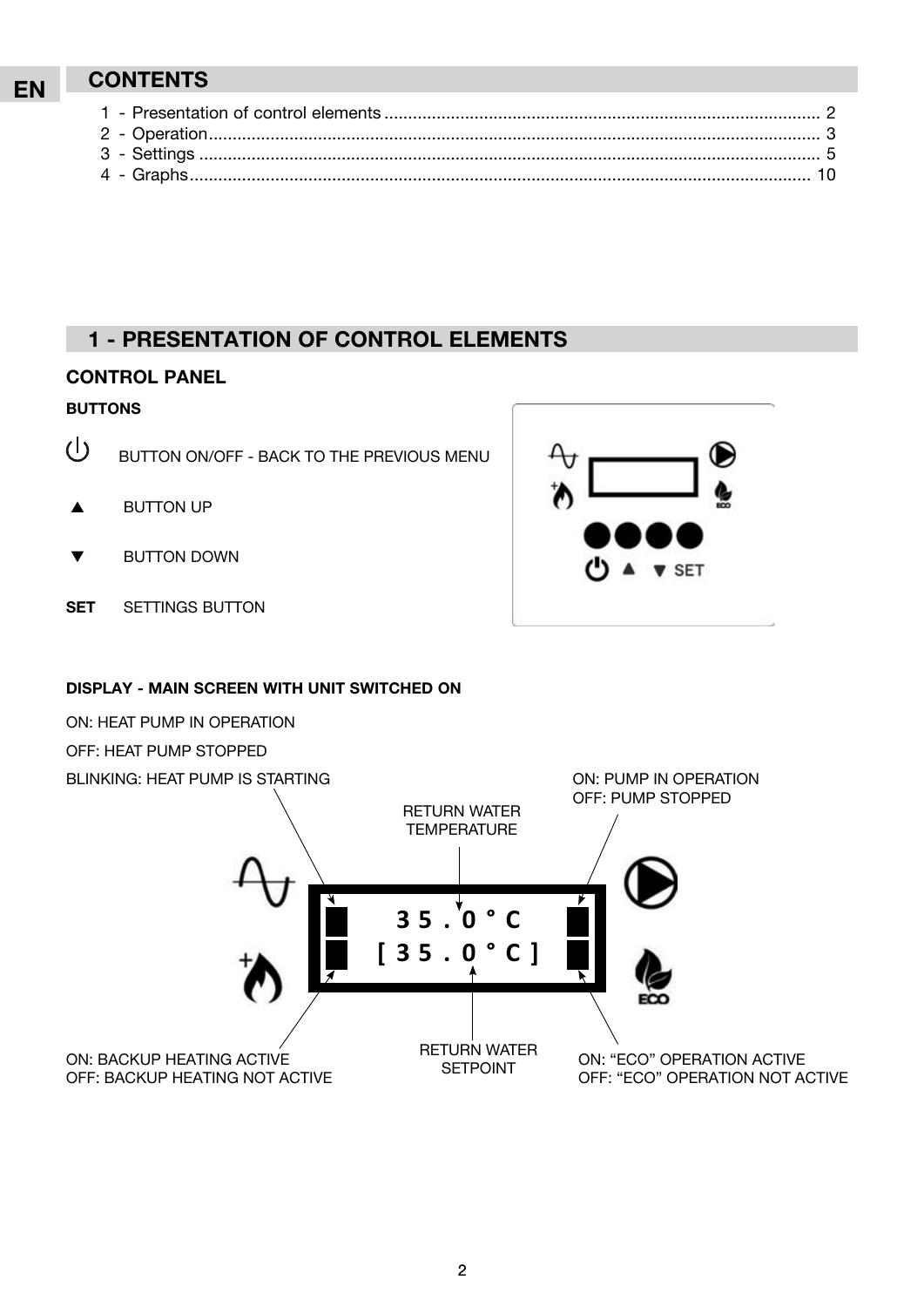# EN 2 - OPERATION

#### 2.1 - SWITCHING THE UNIT ON/OFF

• When the unit is powered, the following screen appears:



To turn on the unit, press and hold the button  $\bigcup$  for 3 seconds. The following two screens will appear sequentially:



Then the main screen will appear:



3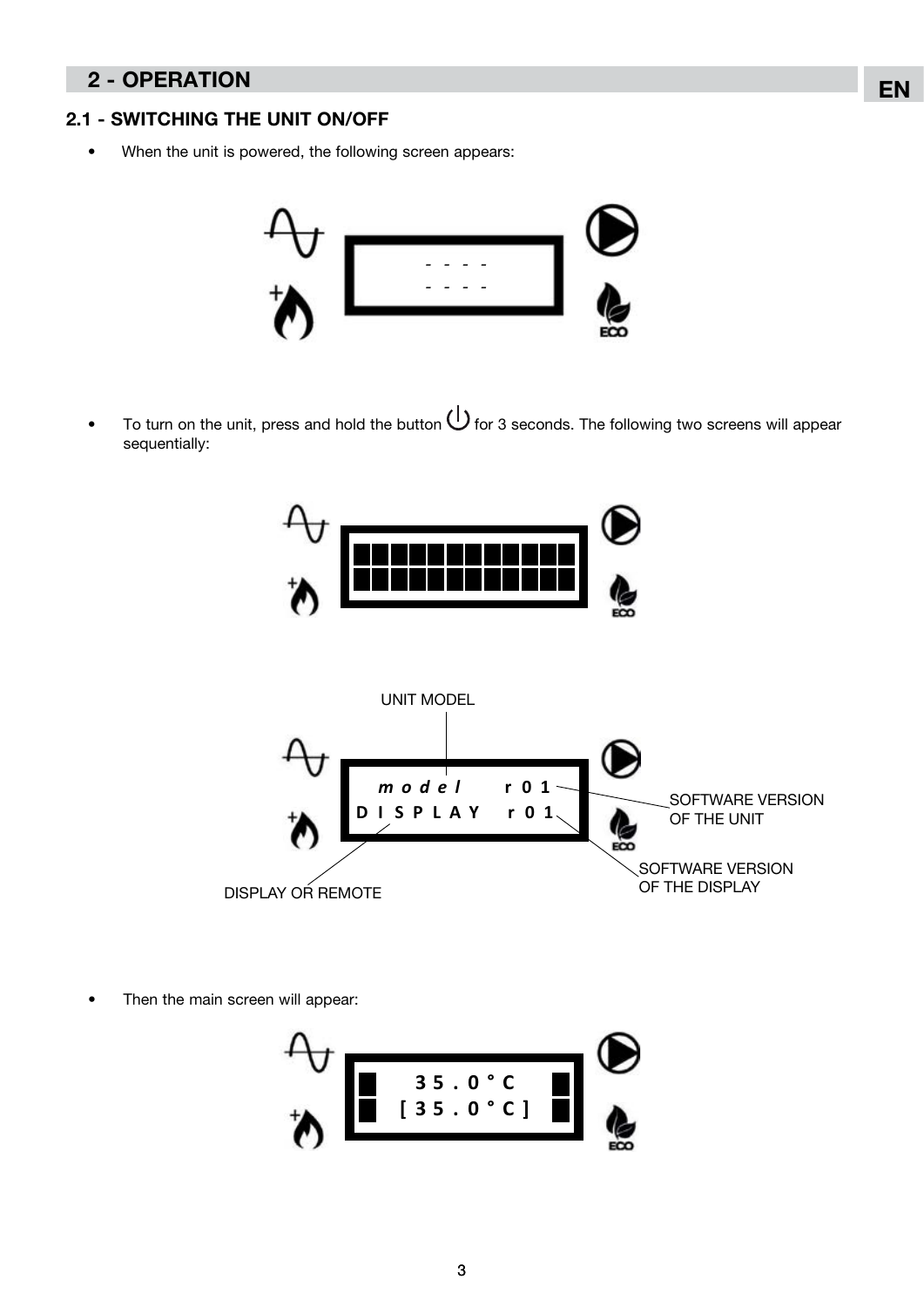To turn off the unit, press and hold the button  $\bigcup$  for 3 seconds. The following two screens will appear sequentially:



NOTE: Once the unit has been switched off, the water pump may continue to operate in order to prevent frost in the pipes.

### 2.2 - SETPOINT MODIFICATION (RETURN WATER TO THE UNIT)

If the fixed setpoint has been selected (P05 = 1, see parameter list), you can set the setpoint manually. To change the setpoint, press the buttons  $\blacktriangle$  or  $\nabla$  until the desired setpoint is displayed in the second line.

### 2.3 - KEYBOARD LOCKED / UNLOCKED

To lock the keyboard so that it is not possible to accidentally press the buttons, press the buttons  $\blacktriangle$  and  $\nabla$  simultaneously for 3 seconds.

The following screen will appear:



Repeat the same operation to unlock the keyboard. The following screen will appear:



#### 2.4 - DEFROST

During the defrost cycles of the unit, the following screen will appear:



The first line will display the return water temperature.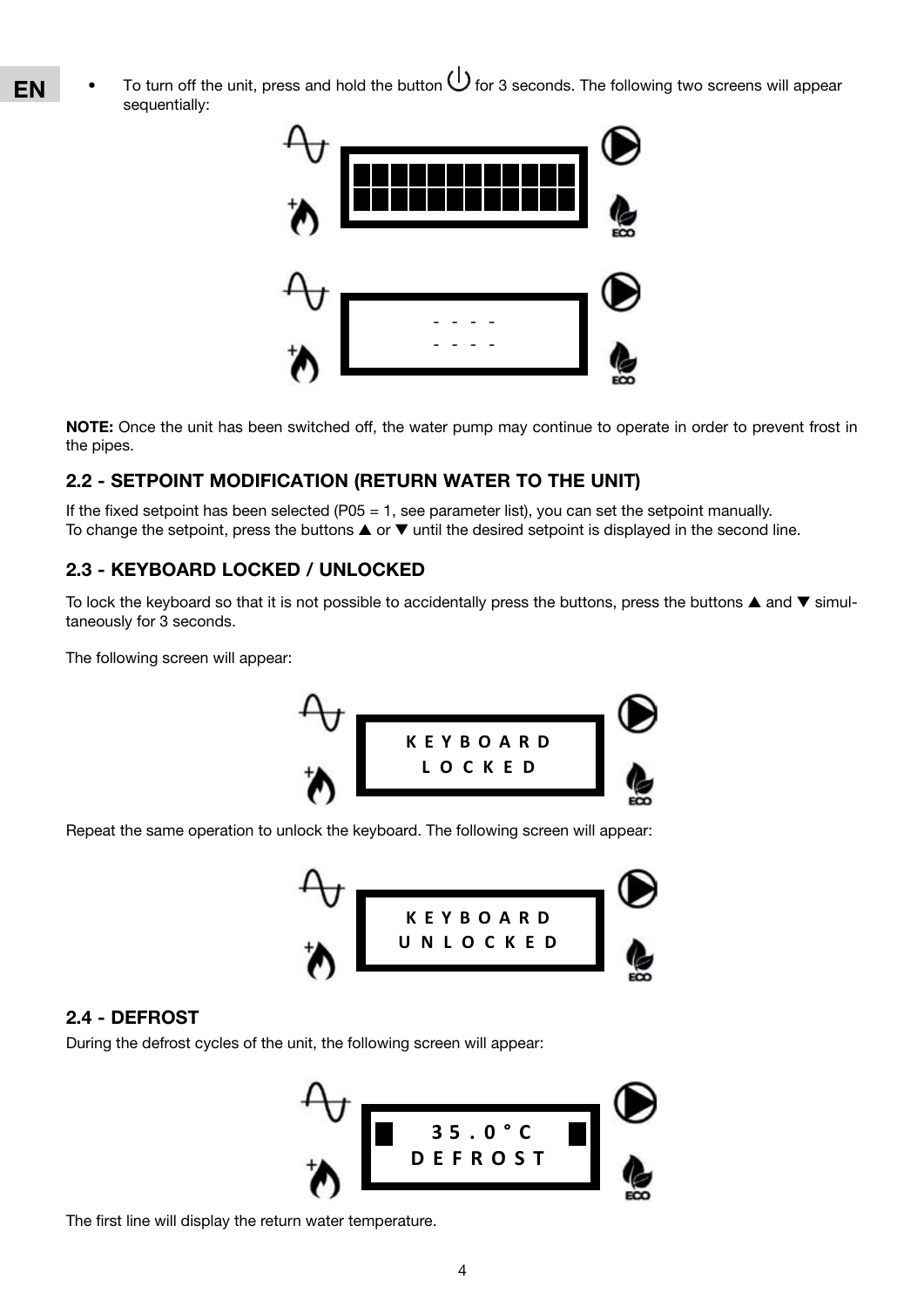# 3 - SETTINGS

### 3.1 - USER PARAMETERS SETTING - LEVEL 1

Press the **SET** button once to enter the menu level 1 (see table):

| <b>Name</b>               | <b>Description</b>                                                           | <b>Notes</b>                                                                                  |
|---------------------------|------------------------------------------------------------------------------|-----------------------------------------------------------------------------------------------|
| H <sub>2</sub> O pressure | Water pressure in the water circuit                                          |                                                                                               |
| Pump Speed selection      | Select the water pump speed and<br>read back the corresponding water<br>flow | Once desired speed has been se-<br>lected, press button $\bigcup$ to confirm<br>the selection |
| Water flow                | Water flow level bar                                                         |                                                                                               |
| Sensors reading           | List of main sensors reading                                                 | RWT, SWT, OAT, Water Flow, Pump<br>Speed                                                      |
| Working mode selection    | HEAT: heating mode selected<br>COOL: cooling mode selected                   | Selection available only if $P14 = 1$<br>See parameter P04                                    |
| <b>Error List</b>         | List of last 10 errors                                                       | Hold button ▲ for 5 seconds to de-<br>lete the list (possible only if $P07 = 1$ )             |
| Language selection        | $0=$ French<br>$1 =$ English<br>$2=$ Italian                                 | See parameter P08                                                                             |

- Utilise buttons  $\blacktriangle$  or  $\nabla$  to select the desired parameter.
- Press **SET** to visualise or modify the selected parameter.
- Press **SET** to confirm any changes.
- Press the button  $\bigcup$  to return to the previous menu.

### 3.2 - authorized service center parameters setting - LEVEL 2

- Press and hold **SET** button for 3 seconds to enter the menu level 2 (see table on the next page).
- The parameter for the setting of the pump mode will be displayed.
- Press SET to modify the pump mode (see P03) or press buttons  $\triangle$  or  $\nabla$  to enter the parameter list (the list is accessible only by password).
- Enter the password and confirm with the **SET** button.
- Press buttons  $\blacktriangle$  or  $\nabla$  to scroll through the parameters.
- Press SET to visualise the selected parameter.
- Press and hold SET button for 3 seconds to modify the parameter. The parameter value will blink to indicate the change in progress.
- Press buttons  $\blacktriangle$  or  $\nabla$  to change the parameter value.
- Press **SET** to confirm or  $\bigcup$  to cancel.
- Press the button  $\bigcup$  to return to the previous menu.

#### LEGEND OF ACRONYMS (CONTAINED IN THE PARAMETER TABLES)

DHW: DOMESTIC HOT WATER RWT: RETURN WATER TEMPERATURE SWT: SUPPLY WATER TEMPERATURE OAT: OUTDOOR AIR TEMPERATURE ICT1: OUTLET (HEAT) / INLET (COOL) HEAT EXCHANGER (PLATE-TYPE) ICT2: INLET (HEAT) / OUTLET (COOL) HEAT EXCHANGER (PLATE-TYPE) OCT: OUTDOOR COIL TEMPERATURE CDT: COMPRESSOR DISCHARGE TEMPERATURE CTST: COMPRESSOR TOP SHELL TEMPERATURE ICP: CONDENSATION PRESSURE (HEAT) / EVAPORATION PRESSURE (COOL)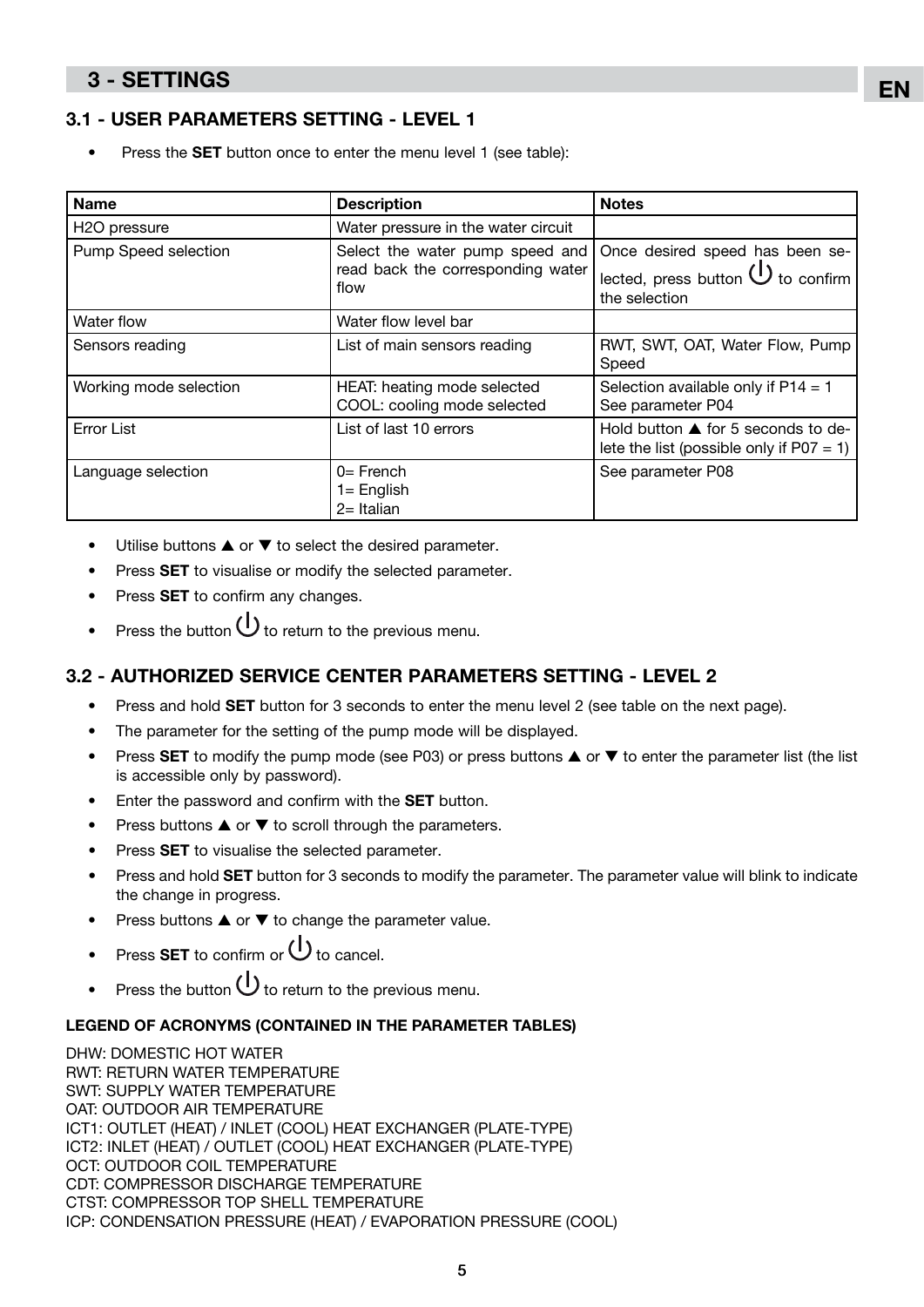| Num.            | <b>Description</b>          | 言              |                     | Default value            |                  |                                | Range             | Incre-                   | Value description                                                                        | <b>Notes</b>                                                                                                                               |
|-----------------|-----------------------------|----------------|---------------------|--------------------------|------------------|--------------------------------|-------------------|--------------------------|------------------------------------------------------------------------------------------|--------------------------------------------------------------------------------------------------------------------------------------------|
|                 |                             |                | Floor               | Fan coils                | <b>Radiators</b> | Šin.                           | Max.              | ment                     |                                                                                          |                                                                                                                                            |
| $\mathbf I$     | Sensors reading             |                |                     |                          | Read only        |                                |                   |                          | RWT-SWT-OAT-ICT1-ICT2-OCTCDT-<br>Pump Speed<br>CTST-ICP<br>Water Flow                    | List of all the sensors value                                                                                                              |
| P <sub>02</sub> | On-Off hysteresis           | ပွ             | 1.5                 | 1.5                      | 1.5              | 0.5                            | $\frac{1}{2}$     | 0.5                      | Hysteresis of heat pump restart on the return<br>water temperature                       | See graph "ON/OFF HYSTERESIS"                                                                                                              |
| PO <sub>3</sub> | Water pump<br>mode          | $\mathbf{I}$   | Auto (0)            | Auto (0)                 | Auto (0)         | $\widehat{\mathsf{e}}$<br>Auto | ON <sub>(1)</sub> | $\overline{\phantom{0}}$ | ON= Water pump always ON<br>AUTO= Auto mode                                              |                                                                                                                                            |
| PQ4             | Working mode                | $\mathbf{I}$   | Heat <sub>(0)</sub> | Heat (0)                 | Heat (0)         | $\overline{0}$<br>Heat         | Cool(1)           | $\mathbf{r}$             | COOL= cooling mode selected<br>HEAT= heating mode selected                               | Selection available only if P14 = 1                                                                                                        |
| PO <sub>5</sub> | Setpoint mode               | $\mathbf{I}$   | $\circ$             | $\circ$                  | $\circ$          | $\circ$                        |                   | $\blacksquare$           | 0= Automatic setpoint (climatic curve)<br>1= Fixed setpoint (user selection)             | the warmest (heating mode) or the coldest (cooling<br>In 2-zones application, if auto mode is selected<br>mode) setpoint is selected       |
| PO <sub>6</sub> | Secondary water<br>pump     | $\mathbf{I}$   | $\circ$             | $\circ$                  | $\circ$          | $\circ$                        |                   |                          | 1= Secondary pump installed (primary/second-<br>0= Unit pump only<br>ary circuit)        |                                                                                                                                            |
| FO <sub>7</sub> | Error list reset<br>enable  | I.             | $\circ$             | $\circ$                  | $\circ$          | $\circ$                        | ᠇                 | $\blacksquare$           | Error list reset forbidden<br>1= Error list reset allowed<br>$\overline{d}$              | If P07 = 1 go to the error list and hold the button<br>for 5 seconds to clear the list                                                     |
| P <sub>08</sub> | Language                    | $\mathbf I$    | English (1)         | English (1)              | English (1)      | $\circ$                        | $\sim$            |                          | $1 =$ English<br>0= French<br>$2 = Italian$                                              |                                                                                                                                            |
| PO <sub>3</sub> | Backup heating<br>mode      | $\mathbf{I}$   | $\circ$             | $\circ$                  | $\circ$          | $\circ$                        | ω                 |                          | 1/2/3= External backup heating enabled<br>0= Backup heating disabled                     |                                                                                                                                            |
| $\frac{1}{2}$   | Backup heating<br>delay     | Μiη.           | $\overline{c}$      | $\overline{\mathcal{S}}$ | $\overline{c}$   | 5                              | 120               | ᠇                        | Time of heat pump functioning before backup<br>heating activation                        | See graph "OPERATING RANGE OF HEAT PUMP/<br>Valid only if $P40 < OAT < P12$<br>BACKUP HEATING"                                             |
| $F_1$           | Boost mode                  | $\blacksquare$ | $\circ$             | $\circ$                  | $\circ$          | $\circ$                        |                   |                          | 1= Boost mode activated<br>0= Boost mode disabled                                        | be immediately activated up to the setpoint, then<br>If P11 = 1, backup heating (according to P09) will<br>P11 is automatically reset to 0 |
| P <sub>12</sub> | Backup heating<br>threshold | ပ္စ            | ٥ŗ                  | ں<br>-                   | $-10$            | D <sub>40</sub>                | $+35$             |                          | OAT > P12: backup heating disabled<br>OAT < P12: backup heating enabled<br>Heating mode: | See graph "OPERATING RANGE OF HEAT PUMP/<br>BACKUP HEATING"                                                                                |
| P <sub>13</sub> | DHW valve delay             | Sec.           | $\frac{5}{1}$       | $\frac{15}{1}$           | $\frac{5}{1}$    | 15                             | 300               | 5                        | Time to move the DHW valve from one posi-<br>tion to the other                           |                                                                                                                                            |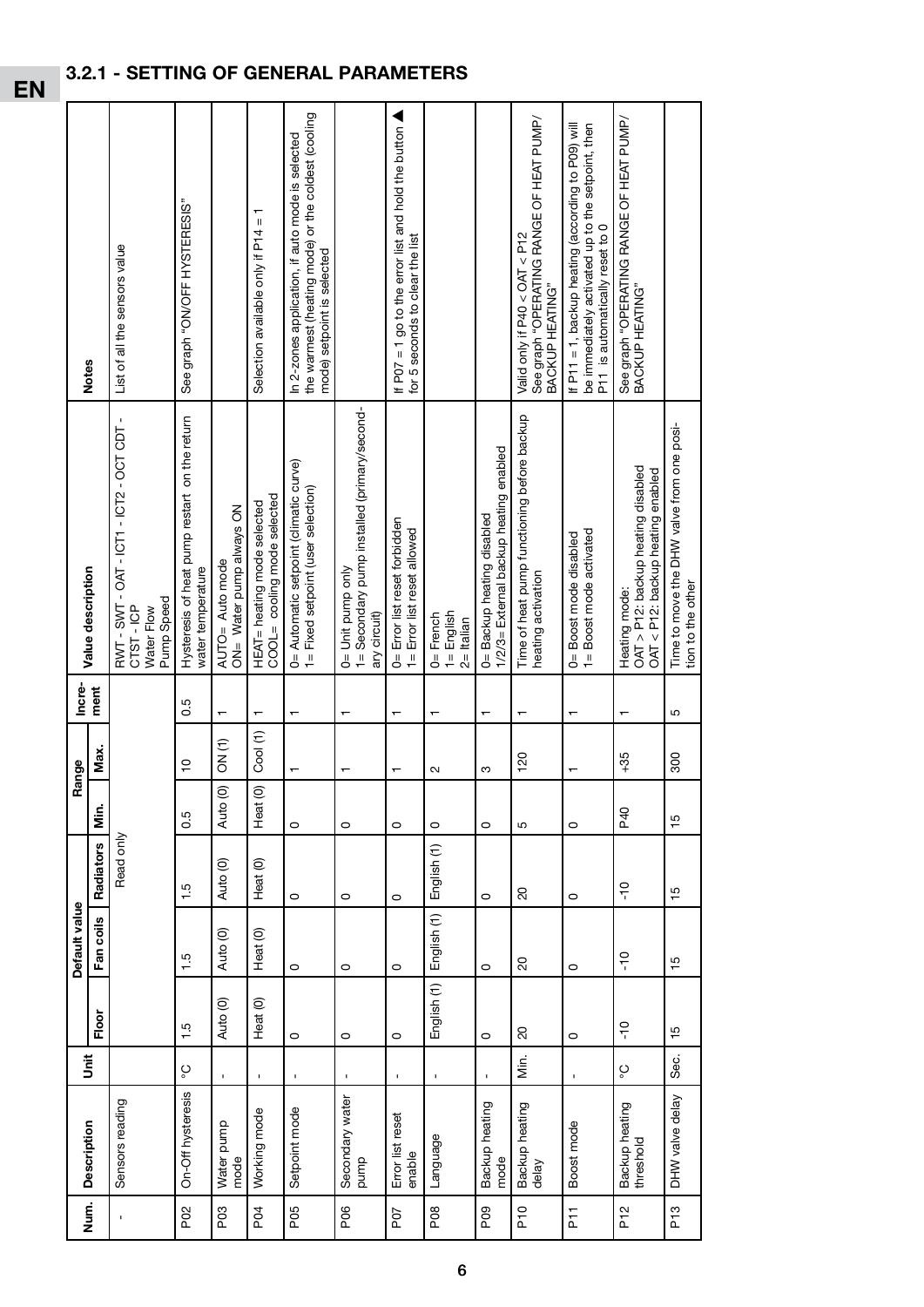|                 |                                             |                           |                 | Default value |                  |                          | Intervallo     | Incre-          |                                                                                                                                                                                          |                                                                                                                                                                                                             |
|-----------------|---------------------------------------------|---------------------------|-----------------|---------------|------------------|--------------------------|----------------|-----------------|------------------------------------------------------------------------------------------------------------------------------------------------------------------------------------------|-------------------------------------------------------------------------------------------------------------------------------------------------------------------------------------------------------------|
| Num.            | <b>Description</b>                          | $\ddot{\bar{\mathbf{s}}}$ | Floor           | Fan coils     | <b>Radiators</b> | Min.                     | Max.           | ment            | Value description                                                                                                                                                                        | <b>Notes</b>                                                                                                                                                                                                |
| P <sub>14</sub> | Working mode<br>selection                   | $\mathbf{I}$              | $\circ$         | $\circ$       | $\circ$          | $\circ$                  | $\overline{r}$ |                 | 0= Working mode selected by thermostat<br>1= Working mode selected with P04                                                                                                              |                                                                                                                                                                                                             |
| P <sub>20</sub> | Alarm contact<br>function                   | $\mathbf{I}$              | $\circ$         | $\circ$       | $\circ$          | $\circ$                  | $\sim$         |                 | 2= Alarm or defrost<br>$1 =$ Defrost<br>$0 =$ Alarm                                                                                                                                      |                                                                                                                                                                                                             |
| P <sub>21</sub> | DHW contact<br>function                     | $\mathbf I$               | $\circ$         | $\circ$       | $\circ$          | $\circ$                  | ↽              | ٣               | 1= Secondary setpoint<br>$0 = DHW$                                                                                                                                                       | If P21= 0, when DHW contact is closed the unit will automati-<br>If P21 = 1, when DHW contact is closed the unit will use the<br>secondary setpoint P22 (heating only).<br>cally manage the DHW production. |
| P22             | Secondary<br>setpoint                       | ပ္စ                       | SO              | SO            | 50               | $\overline{c}$           | 55             | 0,5             | Setpoint used if P21 = 1 and DHW contact is<br>closed                                                                                                                                    |                                                                                                                                                                                                             |
| P23             | production time<br>Maximum DHW              | $\mathbf{C}$              | 5               | 5             | 5                | $\overline{\phantom{0}}$ | $\overline{c}$ | $\mathbf{\tau}$ |                                                                                                                                                                                          |                                                                                                                                                                                                             |
| P31             | Antifreeze func-<br>tion threshold          | ပွ                        | $\blacksquare$  | ┯             | $\blacksquare$   | $-20$                    | $+35$          |                 | If OAT < P31, antifreeze function is activated in<br>order to avoid water freezing in the pipings.                                                                                       | See graph "ANTIFREEZE FUNCTION"                                                                                                                                                                             |
| P32             | threshold (P31)<br>Antifreeze<br>hysteresis | ပ္င                       | $\mathbf{r}$    | ↽             | $\mathbf -$      | ↽                        | 5              | 0,5             | Hysteresis on P31                                                                                                                                                                        | See graph "ANTIFREEZE FUNCTION"                                                                                                                                                                             |
| P <sub>33</sub> | Minimum water<br>flow                       | m <sup>3</sup> m          | 0,3             | 0,4           | 0,4              | 0,3                      | 4,0            | $\overline{0}$  | Minimum water flow threshold                                                                                                                                                             | If water flow drops below P33, water flow error will appear and<br>the unit will stop                                                                                                                       |
| P <sub>40</sub> | Heat pump<br>threshold                      | ပ္င                       | $-20$           | $-20$         | $-20$            | 20                       | $\frac{2}{5}$  |                 | OAT < P40: heat pump disabled<br>OAT > P40: heat pump enabled<br>Heating mode:                                                                                                           | See graph "OPERATING RANGE OF HEAT PUMP/BACKUP<br>HEATING"                                                                                                                                                  |
| P41             | Defrost                                     | $\mathbf{I}$              | $\circ$         | $\circ$       | $\circ$          | $\circ$                  | $\blacksquare$ |                 | mode, a defrost will start. At the end of defrost<br>If P41 is set to 1 and unit is running in heating<br>cycle P41 is automatically reset to 0                                          |                                                                                                                                                                                                             |
| P50             | Factory default<br>reset                    | $\mathbf{I}$              | $\circ$         | $\circ$       | $\circ$          | $\circ$                  | ↽              |                 | the default value. After the reset has been done,<br>If P50 is set to 1, all parameters will be reset to<br>P50 is automatically reset to 0                                              |                                                                                                                                                                                                             |
| P51             | Maximum heat<br>pump setpoint               | ပ္စ                       | 38              | 58            | 58               | $\overline{c}$           | 55             | 0,5             | stop when P51 is reached and setpoint can only<br>If calculated setpoint is > P51, heat pump will<br>be reached with backup heating (if enabled).<br>Maximum setpoint for the heat pump. |                                                                                                                                                                                                             |
| P60             | Eco mode power<br>limit                     | $\%$                      | 75              | 75            | 75               | 80                       | 100            |                 |                                                                                                                                                                                          |                                                                                                                                                                                                             |
| P61             | Eco mode enable                             |                           | $\mathbf{\tau}$ |               |                  | $\circ$                  | ↽              |                 | 0= Eco mode command disabled<br>1= Eco mode command enabled                                                                                                                              |                                                                                                                                                                                                             |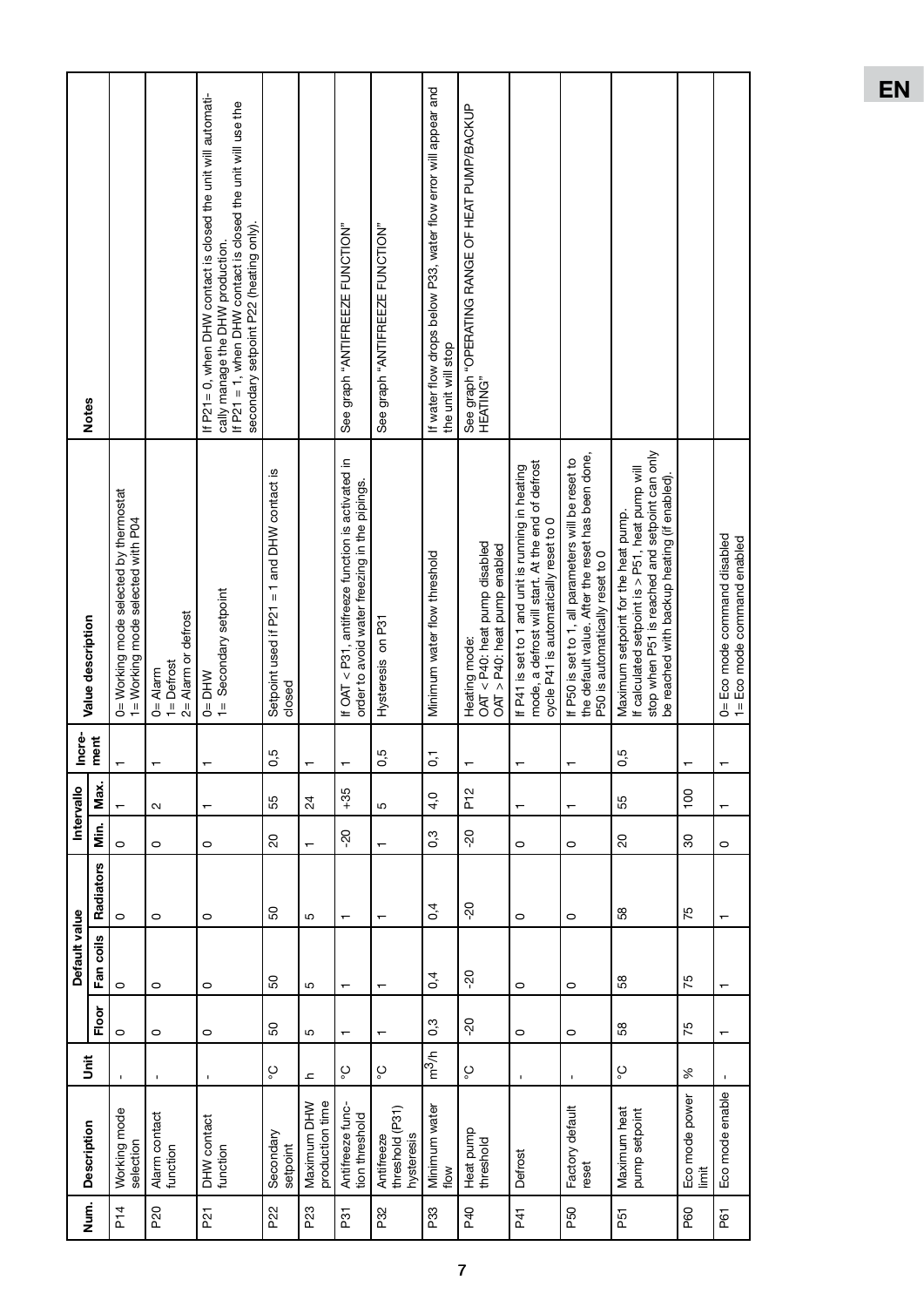|                  |                                                                              |            |                       | Default value |                  |                  |                |                |                                                                        |                                                                                                                                                 |
|------------------|------------------------------------------------------------------------------|------------|-----------------------|---------------|------------------|------------------|----------------|----------------|------------------------------------------------------------------------|-------------------------------------------------------------------------------------------------------------------------------------------------|
| Num.             | <b>Description</b>                                                           | $\ddot{5}$ |                       |               |                  |                  | Range          | Incre-<br>ment | Value description                                                      | <b>Notes</b>                                                                                                                                    |
|                  |                                                                              |            | Floor                 | Fan coils     | <b>Radiators</b> | Мin.             | Max.           |                |                                                                        |                                                                                                                                                 |
| P <sub>101</sub> | Plant type                                                                   |            | $\circ$               |               | $\sim$           | $\circ$          | $\sim$         |                | 0= Underfloor                                                          | When P101 is changed, P105 / P106 / P120 / P121                                                                                                 |
|                  | (single zone or zone 1)                                                      |            |                       |               |                  |                  |                |                | 2= Low temperature radiators<br>$1 = Fan coil$                         | P123 are reset to the corresponding default value.                                                                                              |
|                  |                                                                              |            |                       |               |                  |                  |                |                |                                                                        |                                                                                                                                                 |
| P105             | (single zone or zone 1)<br>Maximum climatic<br>curve setpoint                | ပ္င        | 35                    | 45            | 50               | 80               | 55             | 0,5            |                                                                        | See graph "CLIMATIC CURVE"<br>Only for heating mode                                                                                             |
| P106             | Minimum climatic                                                             | ပွ         | $\overline{c}$        | 35            | $\overline{a}$   | $\overline{6}$   | $\overline{a}$ | 0,5            |                                                                        | See graph "CLIMATIC CURVE"                                                                                                                      |
|                  | (single zone or zone 1)<br>curve setpoint                                    |            |                       |               |                  |                  |                |                |                                                                        |                                                                                                                                                 |
| P120             | Temperature for maxi-                                                        | ပ္ပ        | 7                     | 7             | 7                | 20               | P121           | 0,5            |                                                                        | Set to the minimum expected regional temperature                                                                                                |
|                  | (single zone or zone 1)<br>mum setpoint                                      |            |                       |               |                  |                  |                |                |                                                                        | See graph "CLIMATIC CURVE"                                                                                                                      |
| P <sub>121</sub> | Temperature for mini-                                                        | ပ္စ        | $\overline{1}$        | $\ddot{}$     | $\overline{1}$   | P <sub>120</sub> | $+35$          | 0,5            |                                                                        | If P121 < P120, P120 is automatically set to P121<br>See graph "CLIMATIC CURVE"                                                                 |
|                  | (single zone or zone 1)<br>mum setpoint                                      |            |                       |               |                  |                  |                |                |                                                                        |                                                                                                                                                 |
| P123             | (single zone or zone 1)<br>Cooling setpoint                                  | ပ္စ        | 23                    | $\tilde{c}$   | $\mathbf I$      | $\frac{1}{2}$    | 80             | 0,5            |                                                                        | In cooling mode the setpoint is fixed and it corresponds<br>to P123                                                                             |
| P130             | (single zone or zone 1)<br>Calculated setpoint                               | ပ္င        |                       |               | Read only        |                  |                |                |                                                                        |                                                                                                                                                 |
| P131             | Lowest cooling                                                               | ပ္ပ        | 23                    | $\frac{1}{2}$ | $\mathbf{I}$     | $\frac{1}{2}$    | P132           | 0,5            |                                                                        | Active only if P150 = 1, it corresponds to a signal of 10V<br>See graph "0-10V CONTROL"                                                         |
|                  | setpoint with 0-10V<br>control                                               |            |                       |               |                  |                  |                |                |                                                                        |                                                                                                                                                 |
|                  | (single zone or zone 1)                                                      |            |                       |               |                  |                  |                |                |                                                                        |                                                                                                                                                 |
| P132             | (single zone or zone 1)<br>setpoint with 0-10V<br>Highest cooling<br>control | ွ<br>。     | $\mathcal{S}^{\circ}$ | 80            | $\mathbf I$      | P131             | 80             | 0,5            |                                                                        | Active only if P150 = 1, it corresponds to a signal of $0V$ .<br>If P132 < P131, P132 is automatically set to P131<br>See graph "0-10V CONTROL" |
| P <sub>150</sub> | 0-10V signal function                                                        |            | $\circ$               | $\circ$       | $\circ$          | $\circ$          | 4              | ↽              | $0 = Disableed$                                                        | If P150 = 3 or 4, 0-10V signal is read on outdoor unit                                                                                          |
|                  | (single zone or zone 1)                                                      |            |                       |               |                  |                  |                |                | 2= Setpoint command<br>1= Thermal load                                 | only and signals on zone 1 and 2 will be ignored<br>See graph "0-10V CONTROL"                                                                   |
|                  |                                                                              |            |                       |               |                  |                  |                |                | 4= Setpoint command on outdoor unit<br>3= Thermal load on outdoor unit |                                                                                                                                                 |
| P151             | Maximum 0-10V<br>setpoint shift                                              | ပ္စ        | 5                     | 5             | 5                | ↽                | $\frac{1}{2}$  | 0,5            |                                                                        | It represents the shift on the setpoint with a signal of<br>Active only in heating mode and if P150 = 1.<br>10V. (See graph "0-10V CONTROL")    |
| P152             | Manual setpoint shift                                                        | ပ္ပ        | 0                     | $\circ$       | $\circ$          | 0                | ٥Ļ             | 0,5            |                                                                        | Climatic curve manual setpoint shift in heating mode                                                                                            |
| P160             | Mixing valve delay                                                           | sec        | 60                    | 8             | 60               | SO               | 300            | 5              |                                                                        |                                                                                                                                                 |
| P161             | Mixing valve control<br>type                                                 |            | $\circ$               | $\circ$       | $\circ$          | $\circ$          |                |                | 0 = 230 Vac control (2 or 3 points)<br>1 = 0-10V control               |                                                                                                                                                 |

# 3.2.2 - SETTING OF SINGLE ZONE OR ZONE 1

• To set the single zone or zone 1 use parameters from P101 to P161 (see table).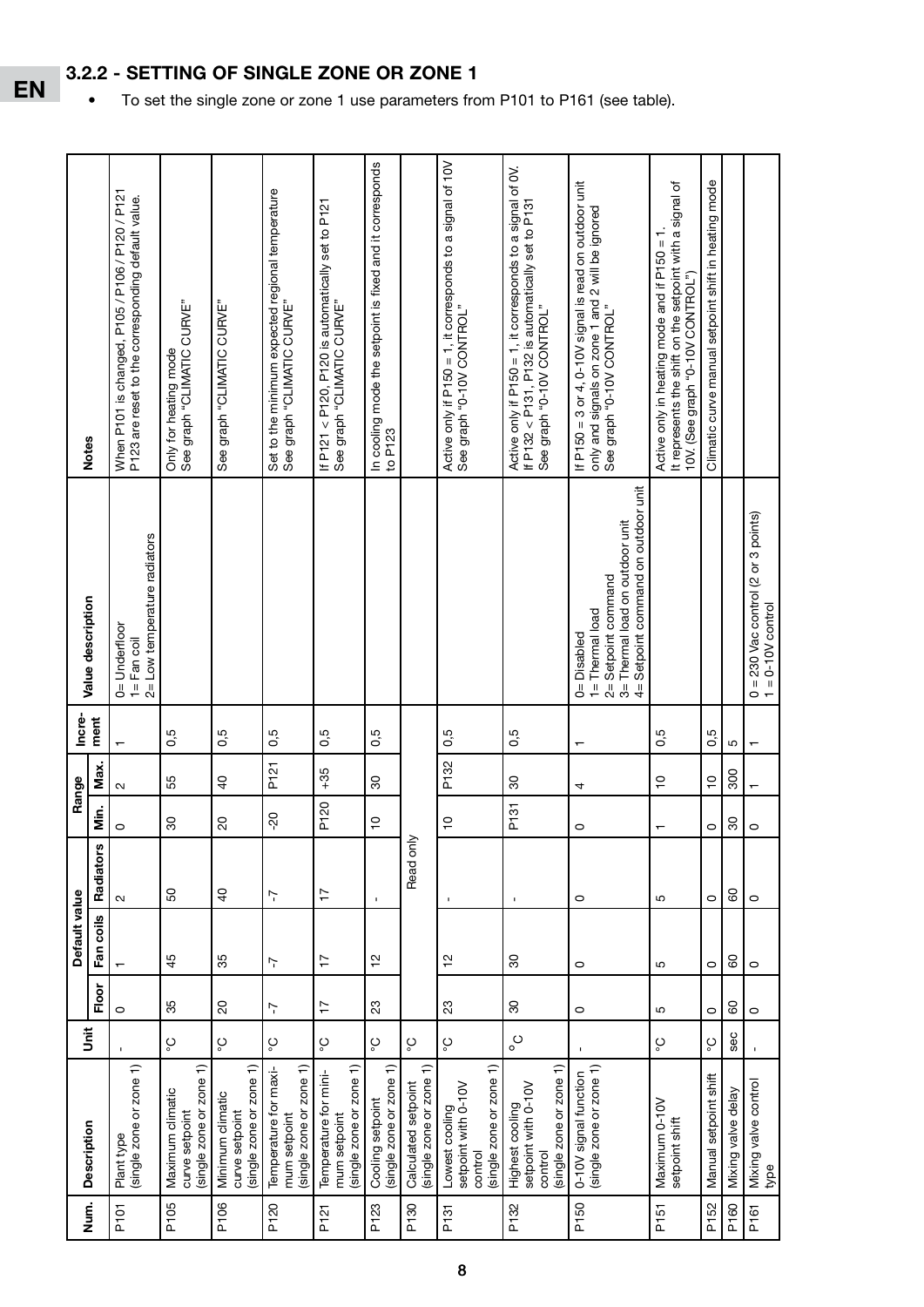|      |                                                                |              |                | Default value |                  |               | Range                 | Incre- |                                                                                                 |                                                                                                                                                    |
|------|----------------------------------------------------------------|--------------|----------------|---------------|------------------|---------------|-----------------------|--------|-------------------------------------------------------------------------------------------------|----------------------------------------------------------------------------------------------------------------------------------------------------|
| Num. | <b>Description</b>                                             | ii<br>5      | Floor          | Fan coils     | <b>Radiators</b> | Nin.          | Max.                  | ment   | Value description                                                                               | <b>Notes</b>                                                                                                                                       |
| P201 | Plant type<br>(zone 2)                                         | $\mathbf{I}$ | $\circ$        |               | $\sim$           | $\circ$       | $\sim$                |        | = Low temperature radiators<br>= Underfloor<br>$1 = \text{Fan coil}$<br>$\circ$<br>$\sim$       | When P201 is changed, P205 / P206 / P220 / P221<br>P223 are reset to the corresponding default value.                                              |
| P205 | Maximum climatic curve<br>setpoint (zone 2)                    | ပွ           | 35             | 45            | SO               | 80            | 55                    | 0,5    |                                                                                                 | See graph "CLIMATIC CURVE"<br>Only for heating mode                                                                                                |
| P206 | Minimum climatic curve<br>setpoint (zone 2)                    | ပွ           | 20             | 35            | $\overline{a}$   | 20            | $\overline{6}$        | 0,5    |                                                                                                 | See graph "CLIMATIC CURVE"                                                                                                                         |
| P220 | Temperature for maximum<br>setpoint (zone 2)                   | ပ္စ          | 7              | 7             | $\overline{1}$   | 20            | P221                  | 0,5    |                                                                                                 | Set to the minimum expected regional temperature<br>See graph "CLIMATIC CURVE"                                                                     |
| P221 | Temperature for minimum<br>setpoint (zone 2)                   | ပ္စ          | $\overline{1}$ | $\ddot{ }$    | $\overline{1}$   | P220          | $+35$                 | 0,5    |                                                                                                 | If P221 < P220, P220 is automatically set to P221<br>See graph "CLIMATIC CURVE"                                                                    |
| P223 | Cooling setpoint<br>(20n e 2)                                  | ပ္င          | 23             | $\frac{1}{2}$ | $\mathbf{I}$     | $\frac{1}{2}$ | $\mathcal{S}^{\circ}$ | 0,5    |                                                                                                 | In cooling mode the setpoint is fixed and it corresponds<br>to P223                                                                                |
| P230 | Calculated setpoint<br>$(2$ one $2)$                           | ပွ           |                |               | ı                |               | Read only             |        |                                                                                                 |                                                                                                                                                    |
| P231 | Lowest cooling setpoint<br>with 0-10V control<br>$(2$ one $2)$ | ပ္င          | 23             | $\frac{2}{1}$ | $\mathbf{I}$     | င္            | P232                  | 0,5    |                                                                                                 | Active only if P250 = 1, it corresponds to a signal of 10V.<br>See graph "0-10V CONTROL"                                                           |
| P232 | Highest cooling setpoint<br>with 0-10V control<br>(20n e 2)    | ပ္စ          | 30             | 80            | $\mathbf I$      | P231          | 80                    | 0,5    |                                                                                                 | Active only if $P250 = 1$ , it corresponds to a signal of $0V$ .<br>If P232 < P231, P232 is automatically set to P231<br>See graph "0-10V CONTROL" |
| P250 | 0-10V signal function<br>(20n e 2)                             | ı            | $\circ$        | $\circ$       | $\circ$          | $\circ$       | $\sim$                |        | Setpoint command<br>$1 = Thermal$ load<br>$0 = Disabled$<br>$\ensuremath{\mathsf{H}}$<br>$\sim$ | If P250 = 3 or 4, 0-10V signal is read on outdoor unit<br>only and signals on zone 1 and 2 will be ignored.<br>See graph "0-10V CONTROL"           |
| P251 | Maximum 0-10V setpoint<br>shift                                | ပ္စ          | 5              | 5             | 5                | ↽             | $\frac{1}{2}$         | 0,5    |                                                                                                 | It represents the shift on the setpoint with a signal of<br>Active only in heating mode and if P250 = 1<br>10V. (See graph "0-10V CONTROL")        |
| P252 | Manual setpoint shift                                          | ပွ           | $\circ$        | $\circ$       | $\circ$          | $\circ$       | $\frac{1}{2}$         | 0,5    |                                                                                                 | Climatic curve manual setpoint shift in heating mode                                                                                               |
| P260 | Mixing valve delay                                             | <b>Sec</b>   | 60             | 8             | 8                | 80            | 300                   | 5      |                                                                                                 |                                                                                                                                                    |
| P261 | Mixing valve control type                                      |              | $\circ$        | $\circ$       | $\circ$          | $\circ$       |                       |        | 0 = 230 Vac control (2 or 3 points)<br>1 = 0-10V control                                        |                                                                                                                                                    |

### 3.2.3 - SETTING OF ZONE 2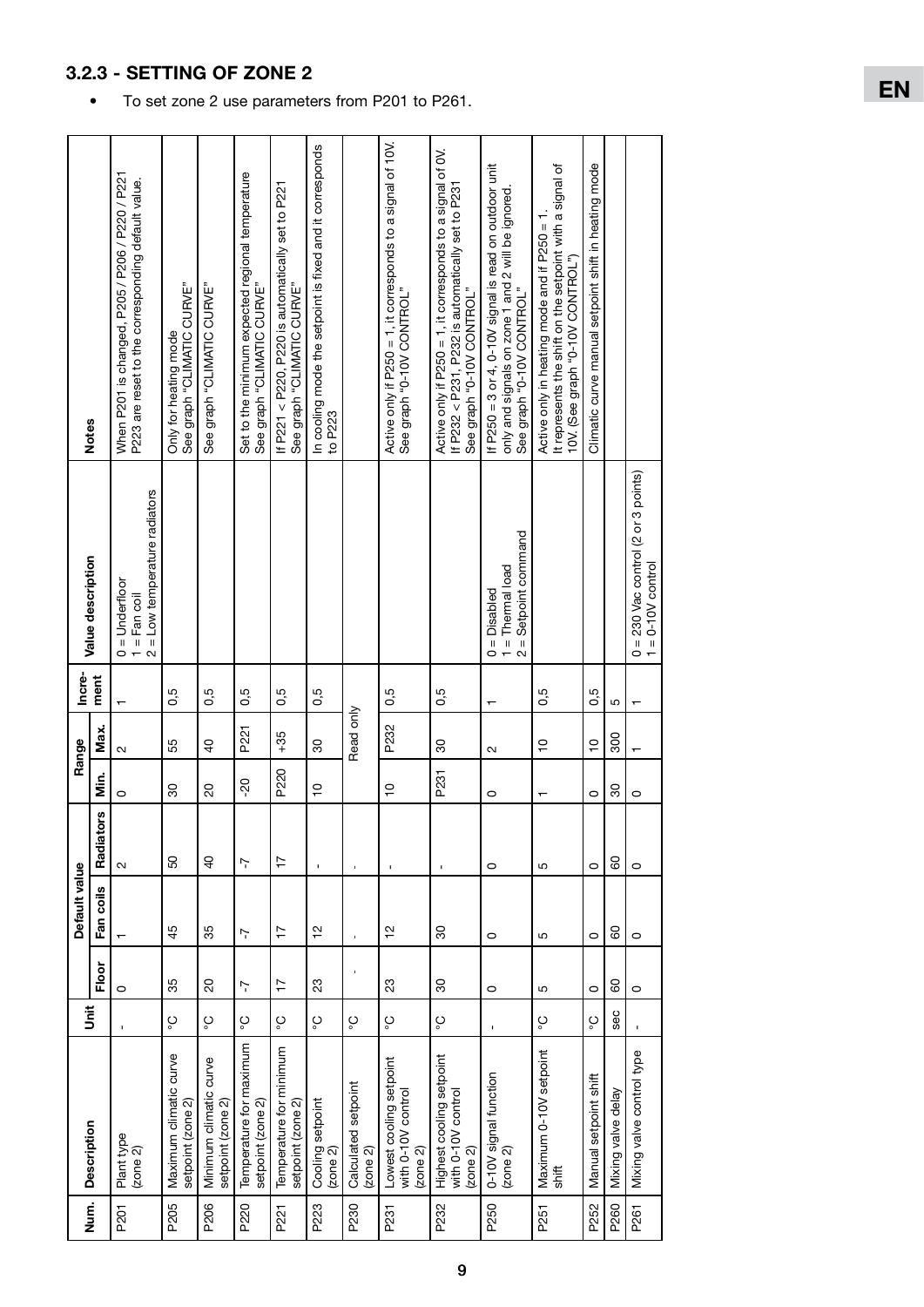# EN 4 - GRAPHS

#### 4.1 - ON/OFF HYSTERESIS



## 4.2 - OPERATING RANGE OF HEAT PUMP/BACKUP HEATING



# 4.3 - CLIMATIC CURVE (HEATING MODE)



4.4 - ANTIFREEZE FUNCTION

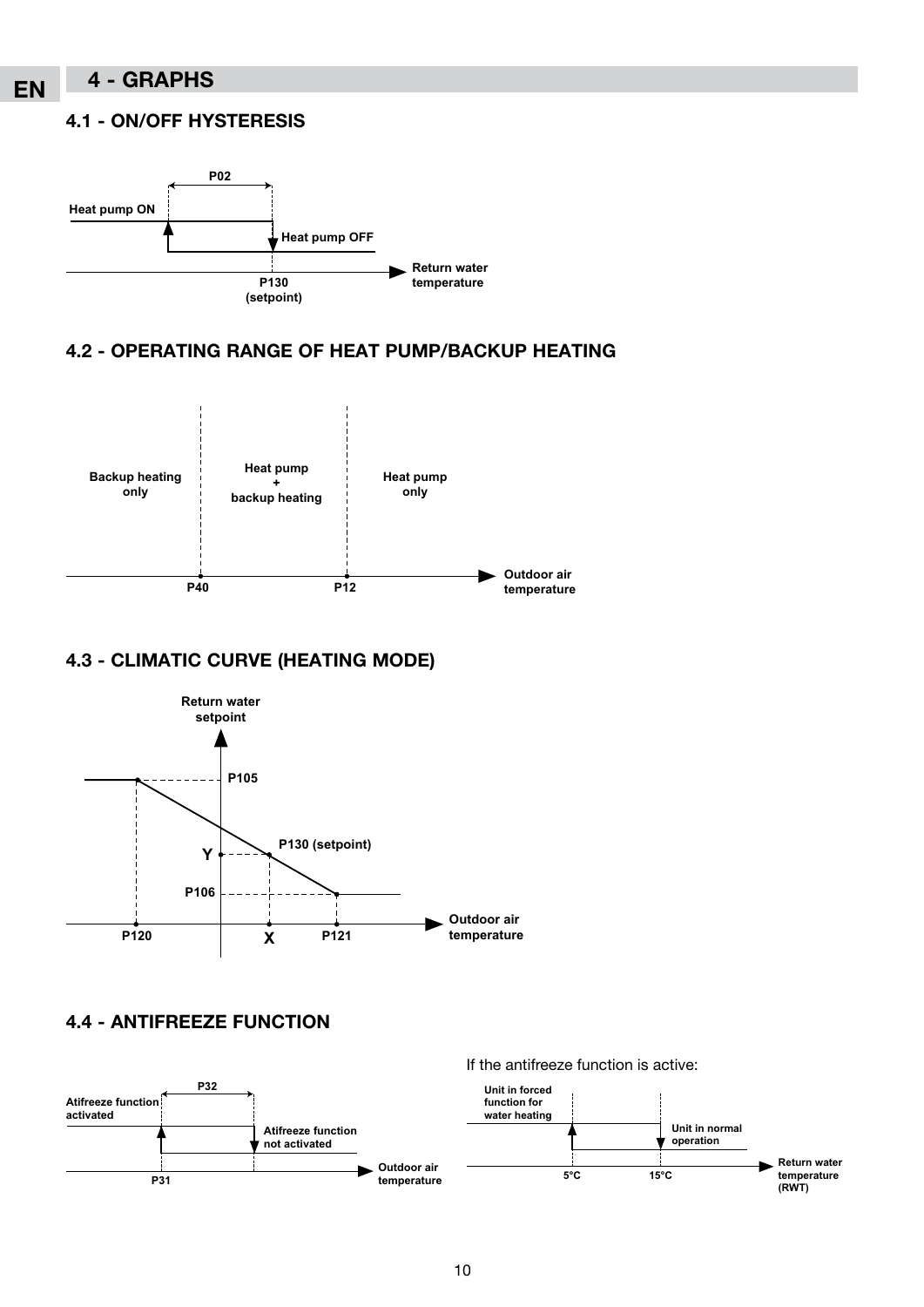#### 4.5 - 0-10V CONTROL



NOTE: The graphs referring to the parameters of zone 1 are the same for zone 2 with the corresponding parameters.